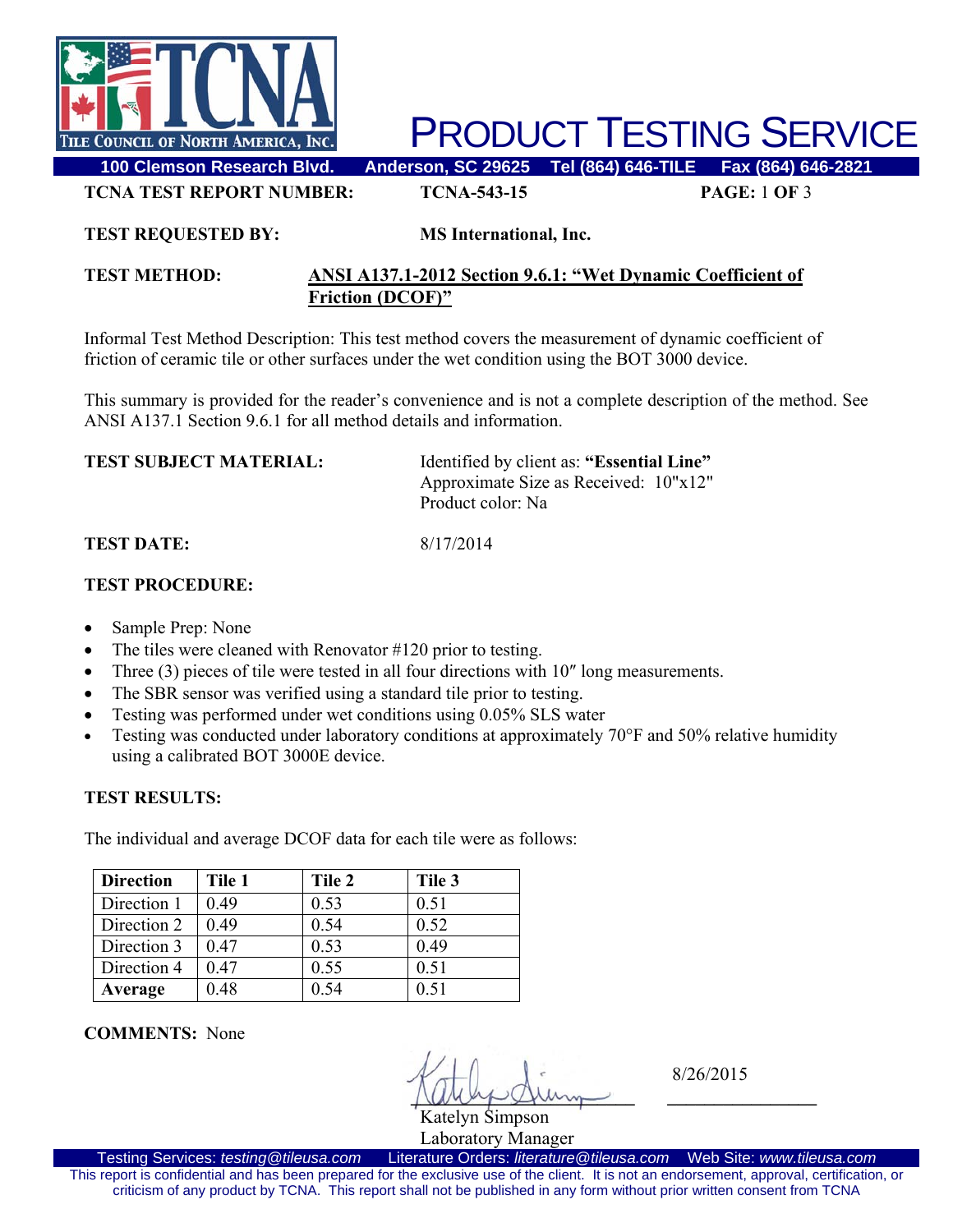

PRODUCT TESTING SERVICE

| <b>TCNA TEST REPORT NUMBER:</b> | <b>TCNA-543-15</b>            |                                           | <b>PAGE: 2 OF 3</b> |
|---------------------------------|-------------------------------|-------------------------------------------|---------------------|
| <b>TEST REQUESTED BY:</b>       | <b>MS</b> International, Inc. |                                           |                     |
| <b>TEST SUBJECT MATERIAL:</b>   |                               | Identified by client as: "Essential Line" |                     |

#### **TEST METHOD: ANSI A137.1-2012 Section 9.6.1: "Wet Dynamic Coefficient of Friction (DCOF)"**

#### **ANSI SPECIFICATIONS\*:**

According to the ANSI A137.1 standard for ceramic tile, "Unless otherwise specified, tiles suitable for level interior spaces expected to be walked upon when wet shall have a wet DCOF of 0.42 or greater when tested using SLS solution as per the procedure in section 9.6.1. However, tiles with a DCOF of 0.42 or greater are not necessarily suitable for all projects. The specifier shall determine tiles appropriate for specific project conditions, considering by way of example, but not in limitation, type of use, traffic, expected contaminants, expected maintenance, expected wear, and manufacturers' guidelines and recommendations."

This paragraph is excerpted from Section 6.2.2.1.10 of the standard. For the complete section, including necessary information for specifiers, this section can be viewed and downloaded at no cost at http://www.tcnatile.com/images/pdfs/COF\_excerpt\_from\_ANSI\_A137.1-2012\_release\_date\_November\_2012.pdf

 **\_\_\_\_\_\_\_\_\_\_\_\_\_\_\_\_\_\_\_\_\_\_\_\_ \_\_\_\_\_\_\_\_\_\_\_\_\_\_\_\_** 

8/26/2015

Katelyn Simpson

Laboratory Manager<br>Literature Orders: literature@tileusa.com Testing Services: *testing@tileusa.com* Literature Orders: *literature@tileusa.com* Web Site: *www.tileusa.com* This report is confidential and has been prepared for the exclusive use of the client. It is not an endorsement, approval, certification, or criticism of any product by TCNA. This report shall not be published in any form without prior written consent from TCNA